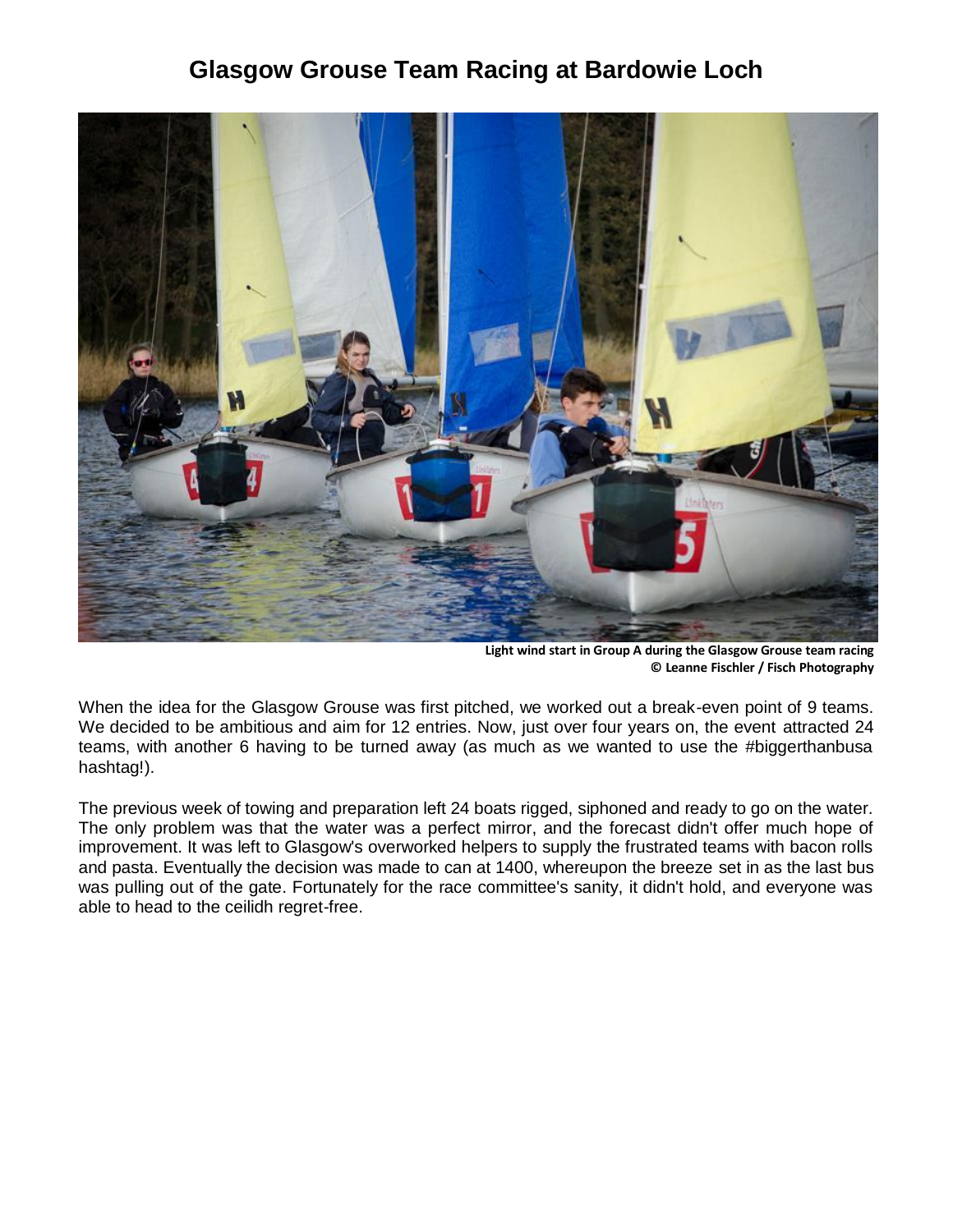

**'They're up to something' - Glasgow Beige in action during the Glasgow Grouse team racing © Leanne Fischler / Fisch Photography**

The ceilidh can only be described as a complete success, with only one trip to A&E resulting, and this year it wasn't even from Manchester. The next morning, the loch was still glassy though, and there was no sign of any breeze on the horizon. People started muttering about a cancellation. Newcastle were edging towards their minibus. The race committee were working out how to get a result for a 24-team event in under 10 races. Just when it seemed like we were going to have to scrub Rule 42 and declare a free-forall, a westerly force 2 crept over the hill at the end of the loch soon after 11 and settled down on the racing area.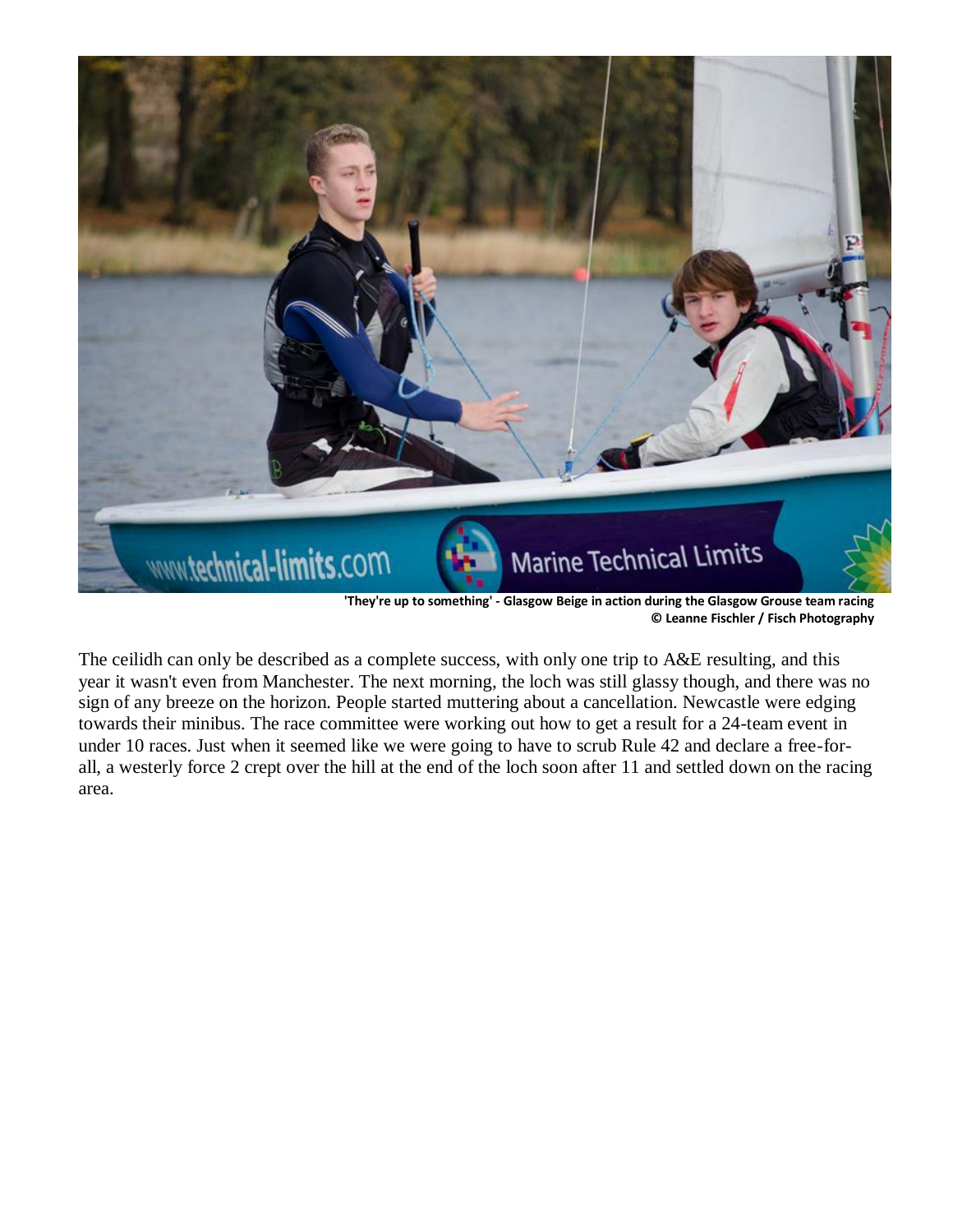

**Emily and Emma showing how it's done during the Glasgow Grouse team racing © Leanne Fischler / Fisch Photography**

With 60 races to get through to complete the group stage, we were going to be pushed for time, but the crack race management team were able to keep things moving at a brisk pace. By 3 o'clock, the 24 teams had been whittled down to 8, with the top two teams from each group advancing to quarter finals.

The first quarter final saw Edinburgh A comfortably dispatch Newcastle A. RNCYC beat Strathclyde Green, Strathclyde Blue defeated BDKMG, and Edinburgh Import were victorious over Newcastle B in the other quarters.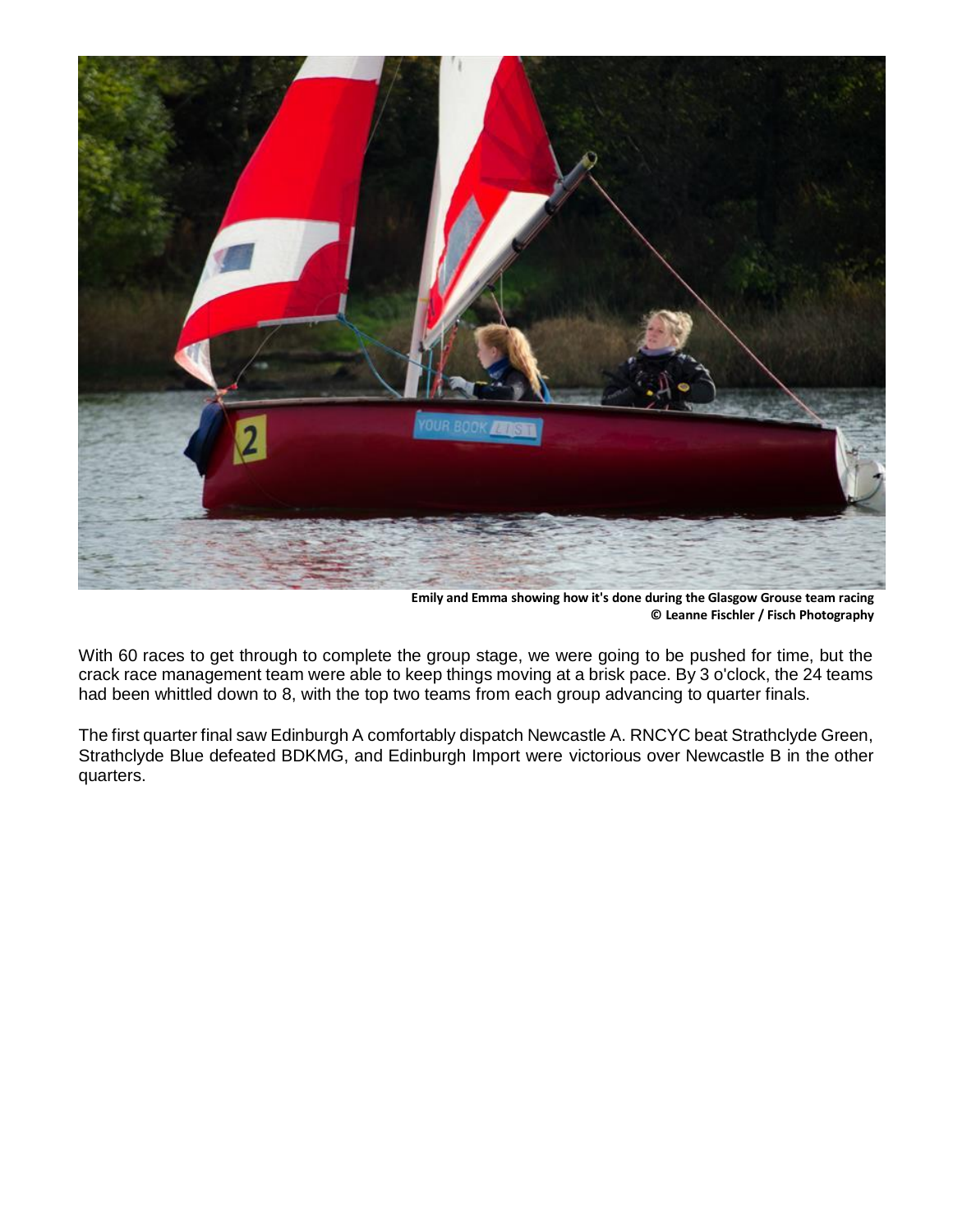

**[The Silver Hippo in Full Flight during the Glasgow Grouse team racing](http://www.yachtsandyachting.com/photo/159405) [© Leanne Fischler / Fisch Photography](http://www.yachtsandyachting.com/photo/159405)**

With the wind threatening to die things rolled straight into the semi finals, with RNCYC beating Edinburgh A with a 1-2, and Strathclyde Blue doing the same thing to Edinburgh Import, besting them off the line and holding the combination all the way around the course.

The final was then between RNCYC and Strathclyde Blue in a best-of-three showdown. In a tight first race, RNCYC crossed the line in a 2-3-4, after both teams had kept the umpires busy the whole way around the racecourse. In the second, they won the start, securing a 1-2-4 by mark 1, and holding it to the finish, retaining the Glasgow Grouse.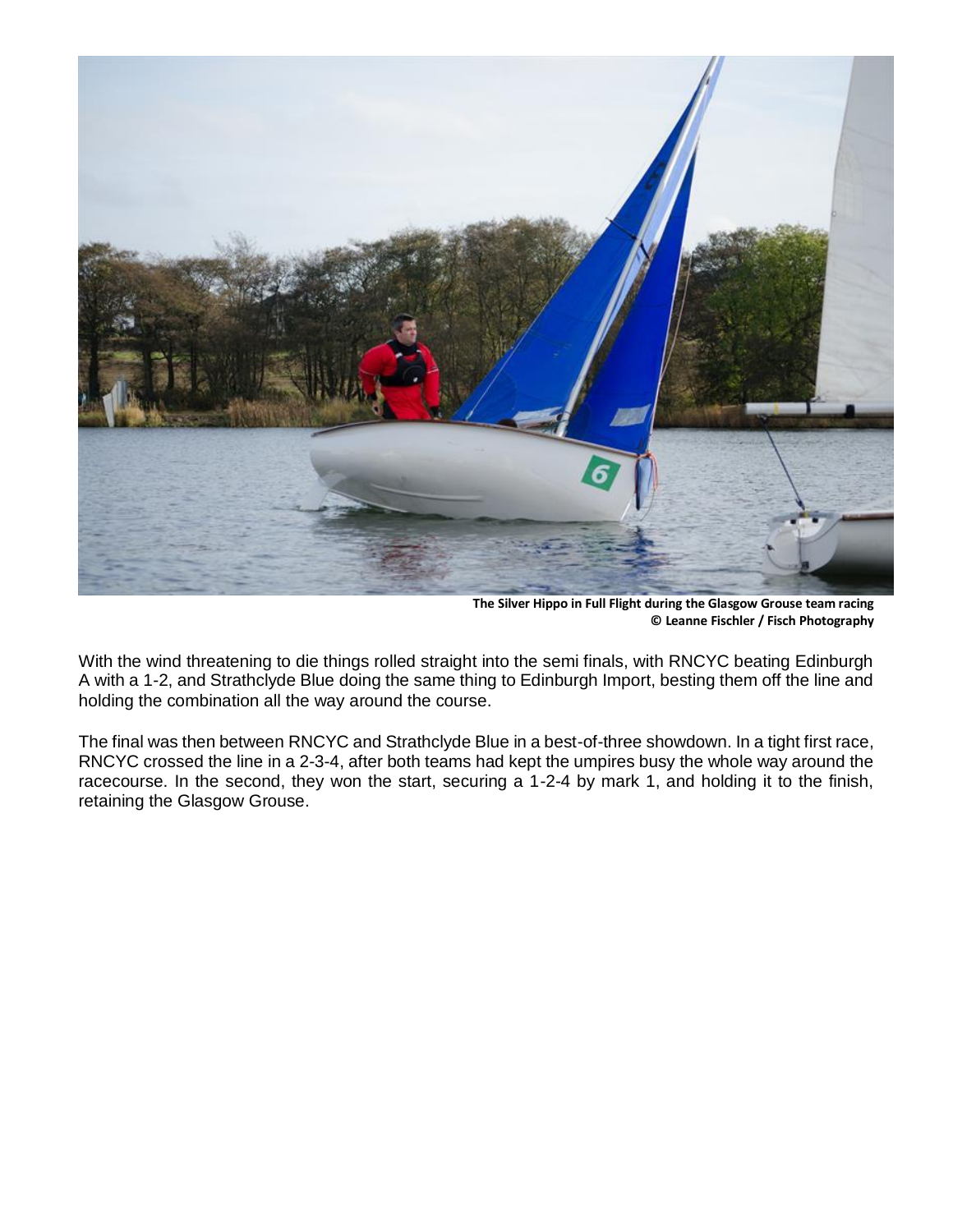

**[Manchester sample Bardowie Loch during the Glasgow Grouse team racing](http://www.yachtsandyachting.com/photo/159406) [© Leanne Fischler / Fisch Photography](http://www.yachtsandyachting.com/photo/159406)**

As always, massive thanks to everyone who made the event run so smoothly, in spite of tricky conditions. Greg the PRO, Ruaridh and Ali on the beach, Fitz, Fester and Tor who always run a mean start boat, all the umpiring team who, like all umpiring teams, never made a bad call, James Logan for the loan of his RIB, Leanne Fischler for the photography, Doros the bosun, Smith the helper coordinator and the hordes of volunteers who did every job imaginable from lifting boats to cooking bacon.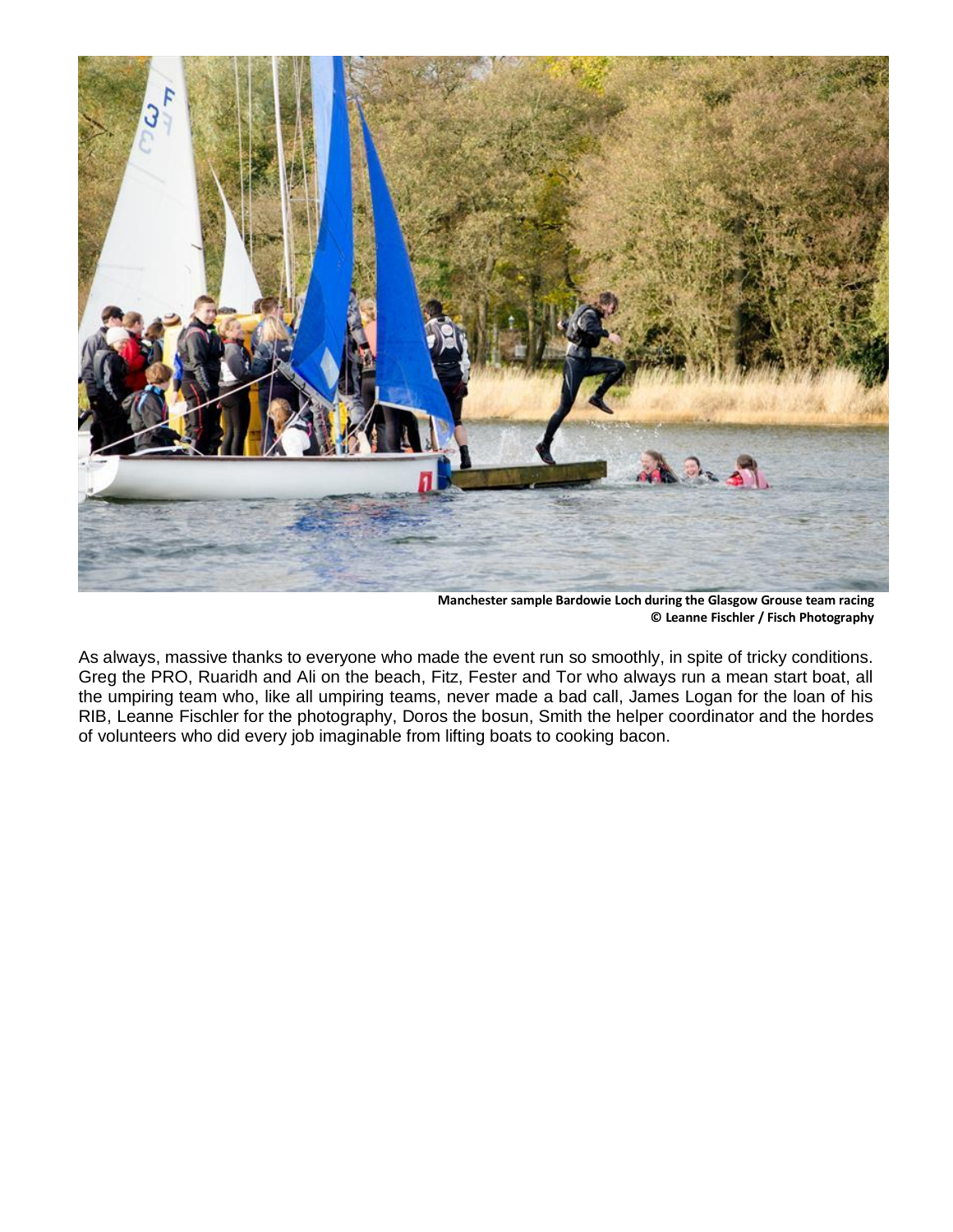

**Strath Blue during the Glasgow Grouse team racing © Leanne Fischler / Fisch Photography**

And, of course, a few additional thank yous to our sponsors, Your Book List, Dram, Viper and Summer Sail Week, and to Clyde Cruising Club and Glasgow University Sports Association, whose support is vital to getting us on the water.

A full photo album is available on the Facebook event page: <a href="https://www.facebook.com/GUSC-151309768287790"target="\_blank"><b>The Glasgow Grouse 2016</b></a>

## **Overall Results:**

Winner: RNCYC Runners Up: Strathclyde Blue Third Place: Edinburgh Import Fourth Place: Edinburgh A Other Quarter Finalists: BDKMG, Strathclyde Green, Newcastle A, Newcastle B

## **Group Stages:**

| Pos | <b>Team Name</b>      | Wins |
|-----|-----------------------|------|
|     | <b>Group A</b>        |      |
|     | 1st Edinburgh A       | 5    |
|     | 2nd Newcastle B       | 4    |
|     | 3rd Glasgow Beige     | 3    |
|     | 4th Big Booty Bitches | 1    |
|     | 5th Aberdeen          | 1    |
|     | 6th Manchester Blue   | 1    |
|     | <b>Group B</b>        |      |
|     | 1st RNCYC             | 5    |